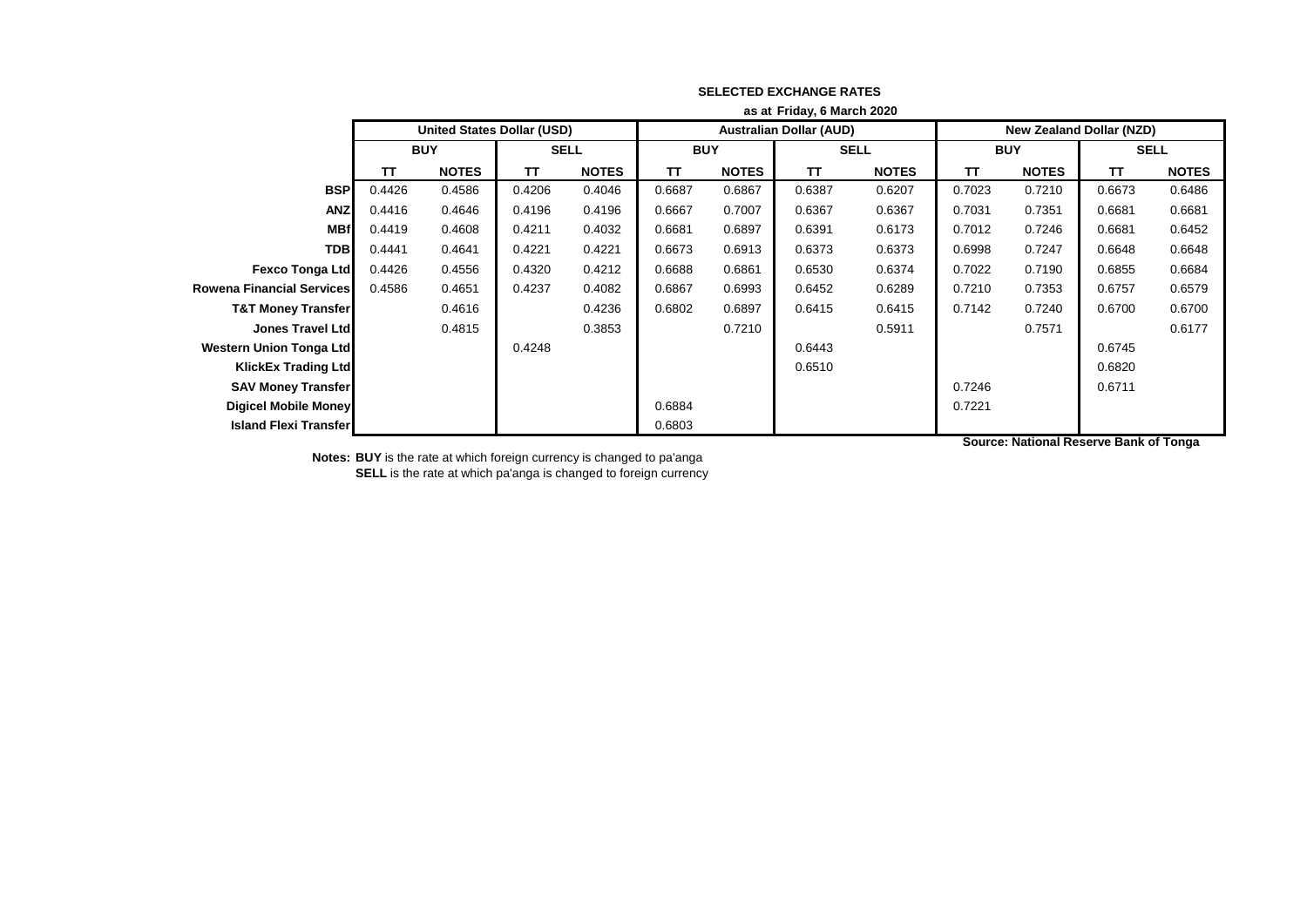|                                  | as at Friday, 13 March 2020 |                                   |             |              |                                |              |             |              |                                 |              |             |              |
|----------------------------------|-----------------------------|-----------------------------------|-------------|--------------|--------------------------------|--------------|-------------|--------------|---------------------------------|--------------|-------------|--------------|
|                                  |                             | <b>United States Dollar (USD)</b> |             |              | <b>Australian Dollar (AUD)</b> |              |             |              | <b>New Zealand Dollar (NZD)</b> |              |             |              |
|                                  | <b>BUY</b>                  |                                   | <b>SELL</b> |              | <b>BUY</b>                     |              | <b>SELL</b> |              | <b>BUY</b>                      |              | <b>SELL</b> |              |
|                                  | TΤ                          | <b>NOTES</b>                      | TΤ          | <b>NOTES</b> | ΤT                             | <b>NOTES</b> | <b>TT</b>   | <b>NOTES</b> | ΤT                              | <b>NOTES</b> | TT          | <b>NOTES</b> |
| <b>BSP</b>                       | 0.4386                      | 0.4546                            | 0.4166      | 0.4006       | 0.7010                         | 0.7190       | 0.6710      | 0.6530       | 0.7192                          | 0.7379       | 0.6842      | 0.6655       |
| <b>ANZ</b>                       | 0.4376                      | 0.4606                            | 0.4156      | 0.4156       | 0.6894                         | 0.7234       | 0.6594      | 0.6594       | 0.7138                          | 0.7458       | 0.6788      | 0.6788       |
| <b>MBf</b>                       | 0.4379                      | 0.4566                            | 0.4171      | 0.3984       | 0.7006                         | 0.7246       | 0.6712      | 0.6494       | 0.7182                          | 0.7407       | 0.6850      | 0.6623       |
| <b>TDB</b>                       | 0.4401                      | 0.4601                            | 0.4181      | 0.4181       | 0.6910                         | 0.7150       | 0.6610      | 0.6610       | 0.7115                          | 0.7364       | 0.6765      | 0.6765       |
| <b>Fexco Tonga Ltd</b>           | 0.4386                      | 0.4513                            | 0.4279      | 0.4173       | 0.7010                         | 0.7200       | 0.6825      | 0.6689       | 0.7200                          | 0.7368       | 0.6988      | 0.6849       |
| <b>Rowena Financial Services</b> | 0.4546                      | 0.4608                            | 0.4202      | 0.4065       | 0.7190                         | 0.7353       | 0.6803      | 0.6667       | 0.7379                          | 0.7576       | 0.6944      | 0.6803       |
| <b>T&amp;T Money Transfer</b>    |                             | 0.4576                            |             | 0.4196       | 0.7142                         | 0.7220       | 0.6740      | 0.6740       | 0.7194                          | 0.7409       | 0.6870      | 0.6870       |
| MoneyGram - BSP                  | 0.4556                      |                                   |             |              | 0.6978                         |              |             |              | 0.7448                          |              |             |              |
| <b>Jones Travel Ltd</b>          |                             | 0.4773                            |             | 0.3815       |                                | 0.7550       |             | 0.6219       |                                 | 0.7748       |             | 0.6338       |
| <b>Western Union Tonga Ltd</b>   |                             |                                   | 0.4238      |              |                                |              | 0.6740      |              |                                 |              | 0.6955      |              |
| <b>KlickEx Trading Ltd</b>       |                             |                                   |             |              |                                |              | 0.6610      |              |                                 |              | 0.6840      |              |
| Ave Pa'anga Pau - TDB            |                             |                                   |             |              |                                |              |             |              | 0.7297                          |              | 0.6975      |              |
| <b>SAV Money Transfer</b>        |                             |                                   |             |              |                                |              |             |              | 0.7246                          |              | 0.6711      |              |
| <b>Digicel Mobile Money</b>      |                             |                                   |             |              | 0.6979                         |              |             |              | 0.7243                          |              |             |              |
| <b>Frank Money Transfer</b>      |                             |                                   |             |              |                                |              |             |              | 0.7143                          |              | 0.6667      |              |
| <b>Manatu Ofa Money Transfer</b> |                             |                                   |             |              |                                |              |             |              | 0.7246                          |              | 0.6579      |              |
| <b>Island Flexi Transfer</b>     |                             |                                   |             |              | 0.6993                         |              |             |              |                                 |              |             |              |

**Notes: BUY** is the rate at which foreign currency is changed to pa'anga **SELL** is the rate at which pa'anga is changed to foreign currency **Source: National Reserve Bank of Tonga**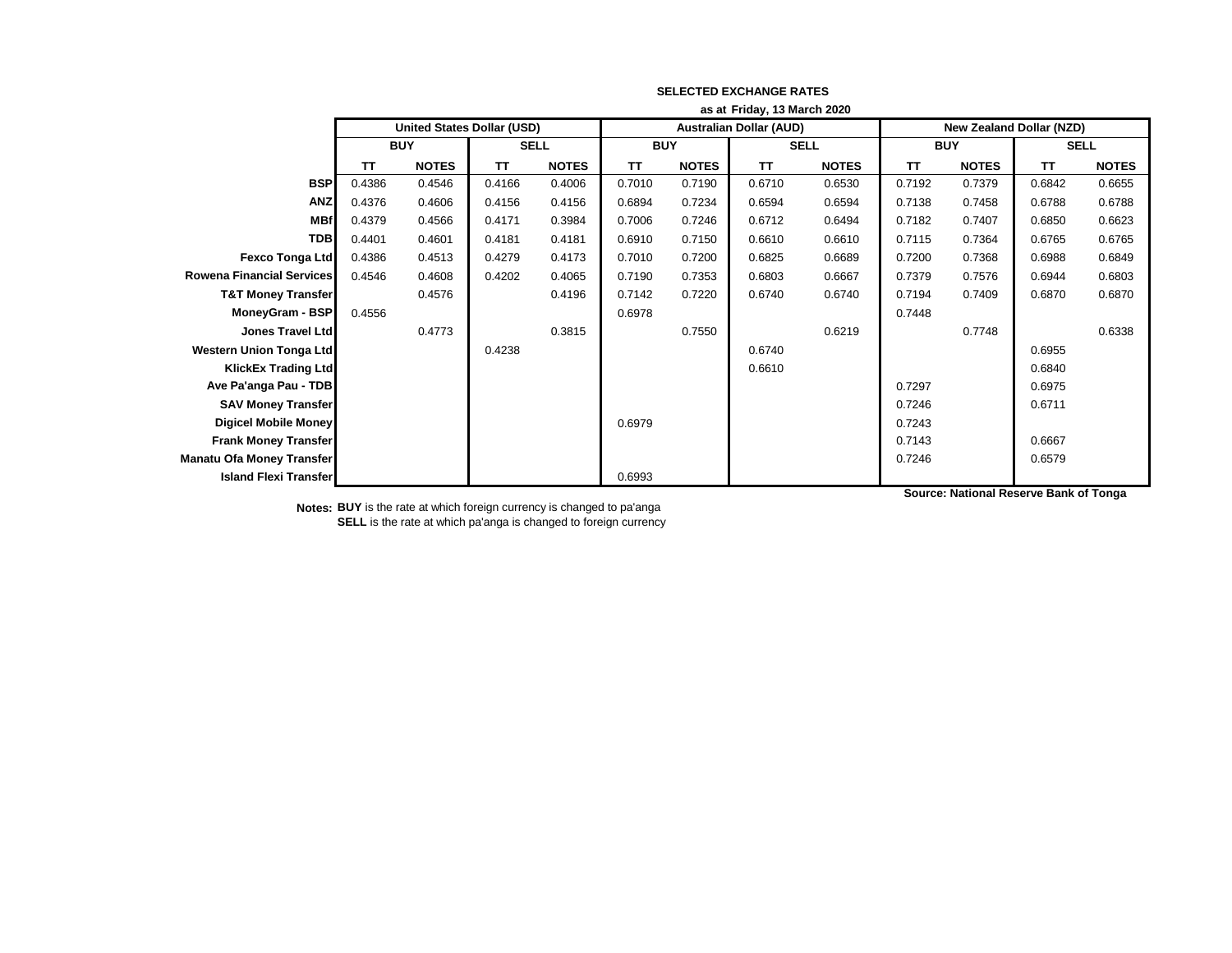|                                  | as at Friday, 20 March 2020 |                                   |             |              |            |              |                                |              |                                 |              |             |              |
|----------------------------------|-----------------------------|-----------------------------------|-------------|--------------|------------|--------------|--------------------------------|--------------|---------------------------------|--------------|-------------|--------------|
|                                  |                             | <b>United States Dollar (USD)</b> |             |              |            |              | <b>Australian Dollar (AUD)</b> |              | <b>New Zealand Dollar (NZD)</b> |              |             |              |
|                                  |                             | <b>BUY</b>                        | <b>SELL</b> |              | <b>BUY</b> |              | <b>SELL</b>                    |              | <b>BUY</b>                      |              | <b>SELL</b> |              |
|                                  | <b>TT</b>                   | <b>NOTES</b>                      | TΤ          | <b>NOTES</b> | <b>TT</b>  | <b>NOTES</b> | <b>TT</b>                      | <b>NOTES</b> | <b>TT</b>                       | <b>NOTES</b> | <b>TT</b>   | <b>NOTES</b> |
| <b>BSP</b>                       | 0.4282                      | 0.4442                            | 0.4062      | 0.3902       | 0.7408     | 0.7588       | 0.7108                         | 0.6928       | 0.7512                          | 0.7699       | 0.7162      | 0.6975       |
| <b>ANZ</b>                       | 0.4272                      | 0.4502                            | 0.4052      | 0.4052       | 0.7352     | 0.7692       | 0.7052                         | 0.7052       | 0.7490                          | 0.7810       | 0.7140      | 0.7140       |
| <b>MBf</b>                       | 0.4275                      | 0.4464                            | 0.4068      | 0.3876       | 0.7406     | 0.7634       | 0.7109                         | 0.6897       | 0.7506                          | 0.7752       | 0.7168      | 0.6944       |
| <b>TDB</b>                       | 0.4297                      | 0.4497                            | 0.4077      | 0.4077       | 0.7353     | 0.7593       | 0.7053                         | 0.7053       | 0.7438                          | 0.7687       | 0.7088      | 0.7088       |
| <b>Fexco Tonga Ltd</b>           | 0.4282                      | 0.4404                            | 0.4177      | 0.4072       | 0.7500     | 0.7617       | 0.7370                         | 0.7077       | 0.7600                          | 0.7704       | 0.7407      | 0.7161       |
| <b>Rowena Financial Services</b> | 0.4546                      | 0.4505                            | 0.4098      | 0.3937       | 0.7190     | 0.7752       | 0.7194                         | 0.7042       | 0.7379                          | 0.7874       | 0.7246      | 0.7092       |
| MoneyGram - BSP                  | 0.4424                      |                                   |             |              | 0.7851     |              |                                |              | 0.7983                          |              |             |              |
| Jones Travel Ltd                 |                             | 0.4664                            |             | 0.3716       |            | 0.7967       |                                | 0.6598       |                                 | 0.8084       |             | 0.6643       |
| <b>Western Union Tonga Ltd</b>   |                             |                                   | 0.4115      |              |            |              | 0.7051                         |              |                                 |              | 0.7071      |              |
| <b>KlickEx Trading Ltd</b>       |                             |                                   |             |              |            |              | 0.7230                         |              |                                 |              | 0.7310      |              |
| Ave Pa'anga Pau - TDB            |                             |                                   |             |              |            |              |                                |              | 0.7691                          |              | 0.7307      |              |
| <b>SAV Money Transfer</b>        |                             |                                   |             |              |            |              |                                |              | 0.7692                          |              | 0.7143      |              |
| <b>Digicel Mobile Money</b>      |                             |                                   |             |              | 0.7641     |              |                                |              | 0.7684                          |              |             |              |
| <b>Frank Money Transfer</b>      |                             |                                   |             |              |            |              |                                |              | 0.7407                          |              | 0.6667      |              |
| <b>Island Flexi Transfer</b>     |                             |                                   |             |              | 0.7519     |              |                                |              |                                 |              |             |              |
| <b>Tonga Post Ltd</b>            | 0.4420                      |                                   |             |              |            |              |                                |              |                                 |              |             |              |

**Source: National Reserve Bank of Tonga**

**Notes: BUY** is the rate at which foreign currency is changed to pa'anga **SELL** is the rate at which pa'anga is changed to foreign currency